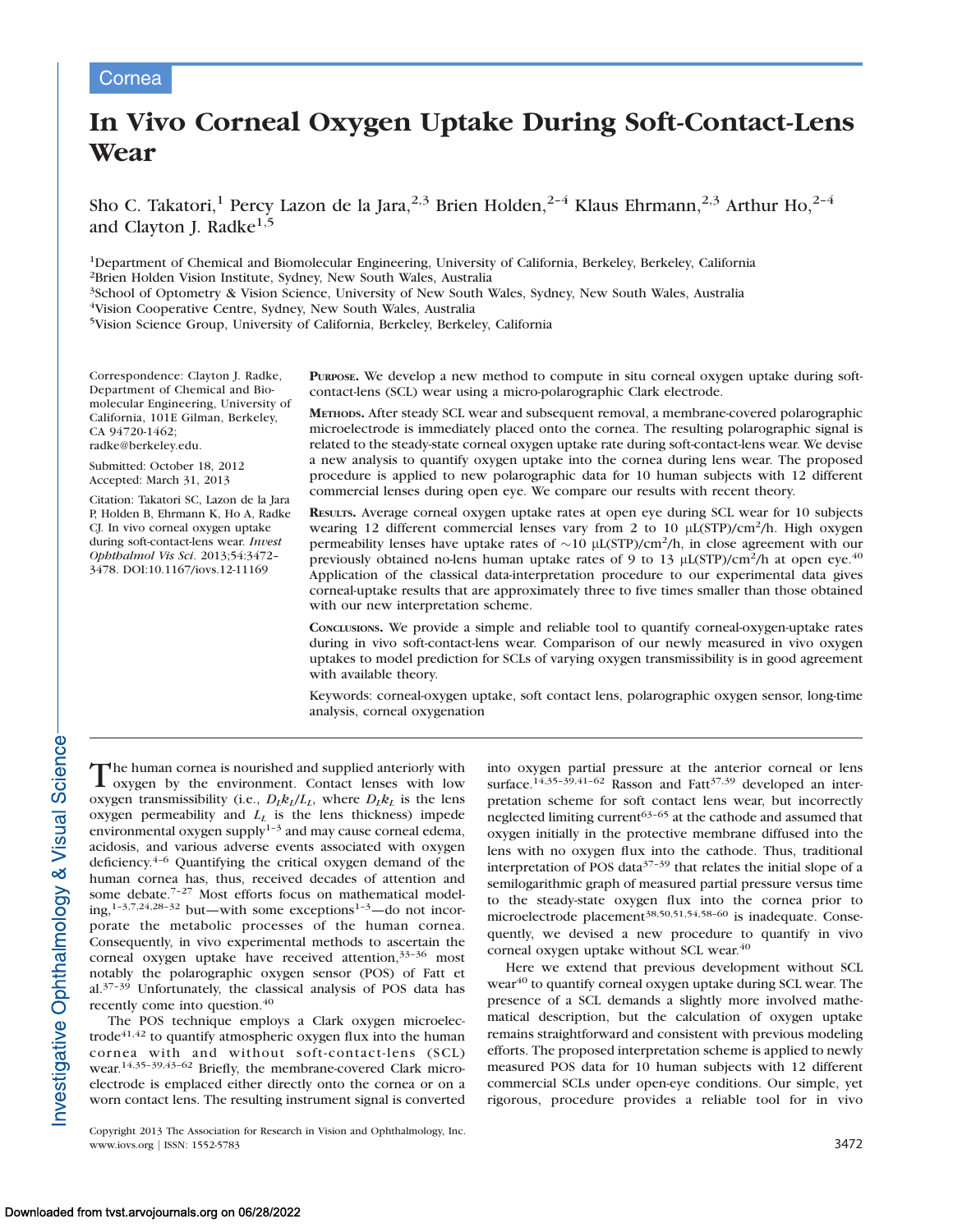#### TABLE 1. Contact Lens Parameters

| <b>Contact Lens</b><br>Name | $10^{-7}$ cm <sup>2</sup> /s <sup>*</sup> | Oxygen Diffusivity, $D1$ , Oxygen Partition Coefficient, $k1$ , Oxygen Permeability,<br>$10^{-3}$ mL O <sub>2</sub> (STP)/mL mm Hg | $D_{I}k_{I}$ , Barrer <sup>+</sup> | Lens Thickness,<br>$L_I$ , $\mu$ m                  |
|-----------------------------|-------------------------------------------|------------------------------------------------------------------------------------------------------------------------------------|------------------------------------|-----------------------------------------------------|
| Acuvue 2                    | 3.2                                       | 0.88                                                                                                                               | 28                                 | $74 (-3.00 D)$                                      |
| Focus Night & Day           | 8.4                                       | 1.67                                                                                                                               | 140                                | 93 $(-3.00 \text{ DS})$ , 137 $(+6.00 \text{ DS})$  |
| $O2$ Optix                  | 5.8                                       | 1.9                                                                                                                                | 110                                | 88 $(-3.00 \text{ DS})$ , 108 $(+6.00 \text{ DS})$  |
| PureVision                  | 6.0                                       | 1.52                                                                                                                               | 91                                 | $120 (-3.00 \text{ DS})$ , $126 (+6.00 \text{ DS})$ |
| <b>Acuvue Oasys</b>         | 4.5                                       | 2.29                                                                                                                               | 103                                | $78 (-3.00 \text{ DS})$                             |
| Acuvue Advance              | 4.2                                       | 1.43                                                                                                                               | 60                                 | 92 ( $-3.00$ DS), 129 ( $+6.00$ DS)                 |
| <b>Acuvue Moist</b>         | 3.2 <sup>‡</sup>                          | 0.88                                                                                                                               | 28                                 | $84 (-3.00 D)$                                      |
| CibaSoft                    | $0.7\$                                    | 1.14                                                                                                                               | 8                                  | $125 (+6.00 \text{ DS})$                            |

\* Diffusivity values obtained from Chhabra et al.<sup>66</sup> unless otherwise stated.

 $\dagger$  1 Barrer =  $10^{-11}$  (cm<sup>2</sup>/s)(mL O<sub>2</sub> [STP])/(mL mm Hg).

‡ Estimated from the oxygen diffusivity and partition coefficient in Acuvue 2, a similar material.

§ Estimated from the oxygen diffusivity and partition coefficient in Biomedics 38, a similar material.

assessment of oxygen uptake for both previous data in the literature and for those newly obtained.

## **METHODS**

## Experiment

A Clark-type micro-polarographic oxygen sensor (POS; Radiometer E5047/0 and Radiometer Amplifier PHM 73; Radiometer, Copenhagen, Denmark) linked to a personal computer was used to quantify the corneal-oxygen-uptake rate of 10 subjects. The supplied probe was equipped with a  $30\text{-}\mu\text{m}$ diameter platinum cathode and an 18-um thick polymer membrane. The sensor was calibrated in distilled/deionized water (Milli-O; Millipore Corp., Billerica, MA) at  $36^{\circ}$ C saturated with air (155 mm Hg  $O_2$ ) and with pure nitrogen (0 mm Hg  $O_2$ ) to convert probe readings to oxygen tension. The probe was routinely immersed in a nitrogen-saturated aqueous solution to ensure proper calibration throughout the experiment. The sensor protective membrane was saturated initially with oxygen at 155 mm Hg for all measurements.

Ten nonhabitual contact-lens wearers were enrolled in a prospective, nondispensing, randomized, open label clinical study. The study was approved by the local ethics committee and was conducted in accordance with the Declaration of Helsinki. A total of 12 commercial SCLs were tested on each subject on different days but under the same conditions: five silicone hydrogel lenses  $(-3.00 \text{ DS and } +6.00 \text{ DS}$  Focus NIGHT & DAY [CIBA Vision, Duluth, GA]; O2Optix [CIBA Vision]; PureVision [Bausch & Lomb, Rochester, NY]; Acuvue Advance [Vistakon, Jacksonville, FL]; and -3.00DS Acuvue OASYS [Vistakon]), and three conventional hydrogels (+6.00 D CibaSoft [CIBA Vision]; -3.00D Acuvue Moist [Vistakon]; and -3.00 D Acuvue 2 [Vistakon]). Table 1 lists the central 8-mm harmonic mean thicknesses, nominal oxygen permeabilities, oxygen diffusivities, and partition coefficients of each SCL.

The same 10 human subjects examined in the nonlens wear study were assessed for their nascent corneal oxygen uptake as reported previously.40 In separate settings, a SCL was worn in one eye under open-eye conditions. After 45 minutes of wear, the lens was slid off the cornea, and the POS was immediately applied perpendicularly onto the center of the cornea. Anterior corneal oxygen tension was then measured with subjects fixated straight ahead at a target 3 m away. Transient oxygen tensions were measured in both eyes of every subject: once for the eye with the SCL and once for the eye without the SCL. The lens-wearing eye and the order of measurements were assigned randomly. Each SCL experiment lasted approximately 1 hour. Measured oxygen-tension decline curves were analyzed as

described below to ascertain the steady-state oxygen flux into the cornea before the POS was applied.

The goal of the POS clinical study was to ascertain environmental oxygen uptake (i.e., oxygen flux) into human corneas during contact-lens wear,  $J<sub>o</sub>(0)$ , and to compare those values with the previously determined values without contact lens wear,  $J_o^*(0)$ , on the same subjects. Units chosen for oxygen uptake are  $\mu$ L O<sub>2</sub>(STP)/cm<sup>2</sup>/h.

#### Oxygen Transport

Because the measured data correspond to the Clark microelectrode applied directly onto the cornea after lens removal, we extend our no-lens analysis $40$  with a minor change in the initial steady-state oxygen profile in the cornea. Figure 1 shows expected transient oxygen partial-pressure profiles upon placing the Clark electrode probe onto the bare cornea immediately after SCL wear. Since the lens is absent, only the probe resting against the cornea is depicted. As in the no-lens analysis,<sup>40</sup> we adopt a one-dimensional analysis and neglect axial diffusive resistance of the thin electrolyte film between the



placing a POS onto the cornea after SCL wear and removal. Solid curves represent transient oxygen-tension profiles in the covering membrane,  $P_m(t,x)$ , of thickness,  $L_m$ , and in the cornea,  $P(t,x)$ , of thickness, L. The steady-state oxygen profile before microelectrode emplacement is demarked by  $P(0,x)$ . Dashed curves show the early time profiles before membrane pseudo-steady state (PSS) is established. Filled circles along the membrane/anterior corneal interface at  $x = 0$ represent the measured POS data. The dashed line with an arrow denotes progression of time. Oxygen tension at the endothelium/ anterior chamber interface,  $P_{AC}$ , may be lower than that with no contact lens wear,<sup>70</sup> but gives no change in our calculated results.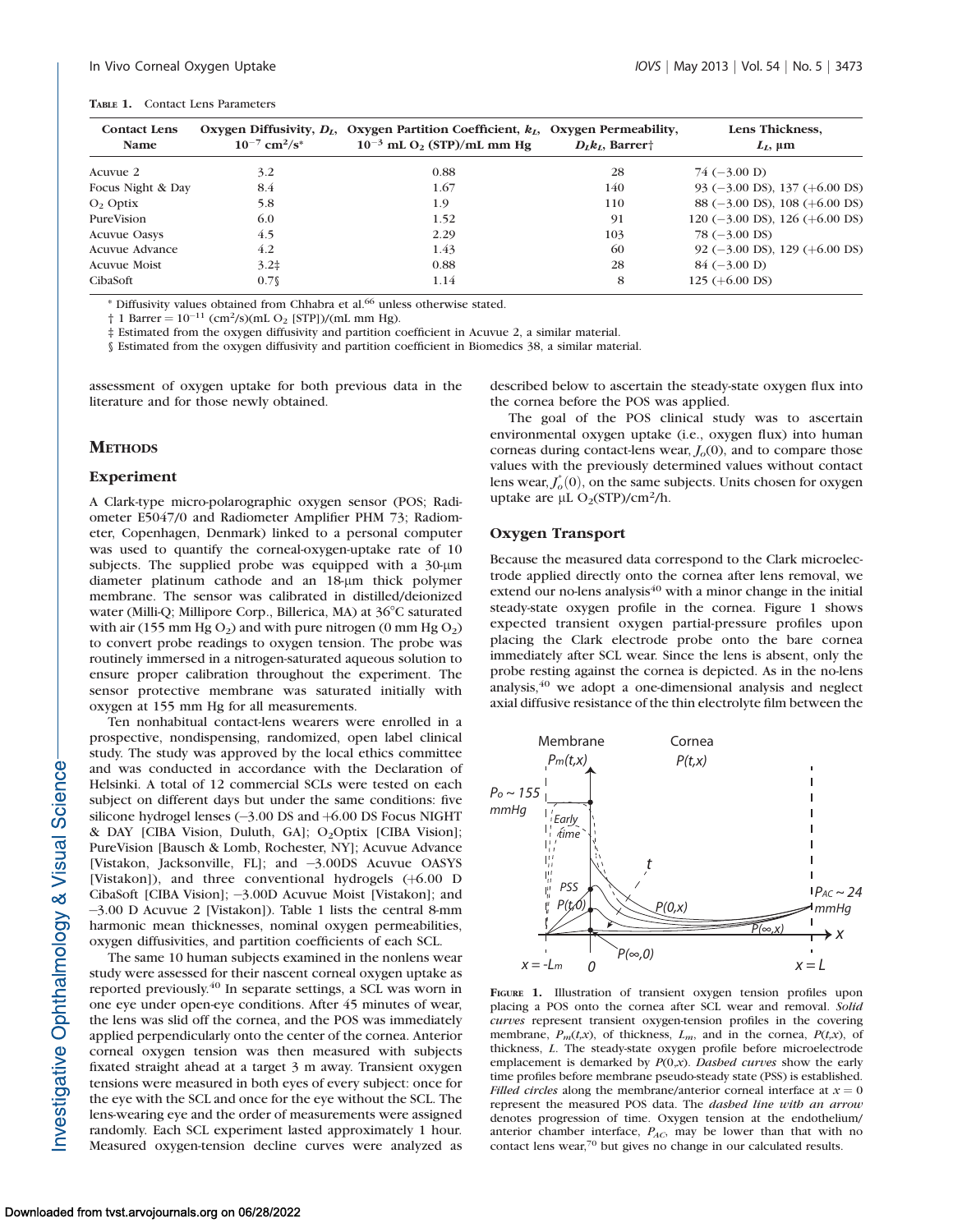cathode and the covering membrane and that of the thin tear film between the covering membrane and the cornea. In Figure 1,  $x = -L_m$  corresponds to the anterior membrane/electrode interface,  $x = 0$  corresponds to the posterior membrane/ anterior cornea interface, and  $x = L$  specifies the posterior cornea/anterior chamber interface. Oxygen concentration at the electrode surface  $(x = -L_m)$  is zero because of the limitingcurrent condition.<sup>40,66</sup> Because the cathode surface consumes oxygen, a flux of oxygen is directed out of the membrane toward the electrode surface. This is illustrated in Figure 1 by the positive slope of all tension profiles at  $x = -L_m$ . This observation contrasts with that of Rasson and Fatt<sup>37,39</sup> who assumed that oxygen initially in the membrane was directed only into the SCL with no oxygen flux into the electrode. Figure 1 differs somewhat from the corresponding Figure 1 in Takatori et al. $40$  in that the initial steady-state tension profile in the cornea,  $P(0,x)$ , reflects the cornea during contact-lens wear. For this reason, there is a discontinuity in the membrane tension at time zero between  $P_m(0,x) = 155$  mm Hg and that at the corneal anterior surface,  $P(0,0)$ . This discontinuity begins to vanish immediately after probe emplacement.

Dashed profiles in Figure 1 correspond to very early time when the POS is first positioned onto the cornea following wear of the contact lens. In this time frame, oxygen is supplied from the membrane both to the cornea raising oxygen locally in the cornea and to the electrode where oxygen is reduced to hydroxide ions.<sup>40</sup> Here, the POS signal does not correspond to the oxygen tension at the membrane/cornea interface because the tension profile in the membrane is not linear. Oxygen tension is measured only after the membrane achieves pseudosteady state, or for times exceeding  $L_m^2/D_m$ , where  $D_m$  is the oxygen diffusivity in the membrane. Once the profiles in the membrane become linear (solid lines in Fig. 1), the POS signal correctly reflects the oxygen tension at the corneal surface, shown as filled circles at  $x = 0$  in Figure 1. For the POS used in our experiments, membrane pseudo-steady state is achieved in approximately 20  $s$ .<sup>40</sup> Thus, beyond 20 s-depending on membrane material and thickness—oxygen-tension profiles in the membrane,  $P_m(t,x)$ , are linear starting from zero at membrane/electrode surface  $(x = -L_m)$ . Eventually, the net flux of oxygen is directed into the membrane toward the microelectrode and is supplied by the cornea (see Fig. 1). The cornea then acts as a source of oxygen for the electrode.

A maximum tension appears in the cornea after membrane pseudo-steady state is established. Farther into the cornea (near  $x = 0$ ), oxygen also diffuses into the cornea due to metabolic oxygen demand. The maximum in the corneal-tension profile moves inward in time, ultimately merging into a monotonic decline from the anterior chamber to the membrane. Finally, a terminal steady-state profile, labeled as  $P(\infty, x)$  in Figure 1, is reached where the anterior chamber supplies oxygen to both the microelectrode and the cornea.

We seek the magnitude of  $J<sub>o</sub>(0)$ , the flux of oxygen into the anterior cornea corresponding to that established during contact-lens wear before the microelectrode was emplaced.  $J<sub>o</sub>(0)$  is also equivalent to the steady oxygen flux through the SCL and into the cornea before probe insertion. Modeling efforts indicate that during contact-lens wear, the cornea also receives some oxygen from the anterior chamber.<sup>1-3,67</sup>  $J<sub>o</sub>(0)$ , however, reflects only oxygen supply to the epithelium and to the anterior sections of the stroma. After membrane pseudosteady state is achieved, the POS signal is linearly proportional to the oxygen tension at the corneal surface,  $P(t,0)$ .<sup>37,40</sup> As in our previous effort,<sup>40</sup> we relate  $P(t,0)$  to the oxygen uptake into the cornea at  $x = 0$ .

Filled circles in Figure 1 at  $x=0$  illustrate how the measured oxygen tensions decline in time starting from  $P_0 = 155$  mm Hg (open eye) down to the final steady state of  $P(\infty,0)$ , a value much less than  $P_{AC}$  = 24 mm Hg (anterior chamber). A reactivediffusion model is required to convert the measured transient decline of  $P(t,0)$  to oxygen uptake of the cornea,  $J<sub>o</sub>(0)$ . A brief summary of our interpretation scheme is outlined below.

#### Oxygen Uptake

Transient diffusion of oxygen through the cornea and the covering membrane to the POS electrode has been analyzed previously.40 The distinction here is that the steady profile of oxygen in the cornea before POS placement (see curve  $P(0,x)$ ) in Fig. 1) is that corresponding to SCL wear in the environment rather than to that of a bare cornea exposed to the environment. As shown in Appendix A, the oxygen-tension profile across an SCL is linear following Fick's second law. The tension profile of the contact lens–covered cornea also follows Fick's second law, but now including a first-order reactive loss of oxygen (see Equation 6 in Takatori et al. $40$ ). The resulting steady tension profiles in the SCL and in the cornea are given by Equations A1 and A2. The desired steady oxygen flux through the lens and into the cornea follows directly as described in Appendix A:

$$
J_o(0) = \varphi \left[ \frac{\cosh \varphi - P_{AC}/P_o}{\beta_L \varphi(\cosh \varphi) + \sinh \varphi} \right] D k \frac{P_o}{L} \eqno{(1)}
$$

where  $D$  is the average diffusivity of oxygen in the cornea;  $k$  is the average partition coefficient of oxygen in the cornea (i.e., the product  $Dk$  is the corneal oxygen permeability); and  $L$  is the average corneal thickness.  $D$  and  $k$  are taken here as characteristic of the stroma, $1-3,67$  and are reported in Table 2 along with L, and membrane properties.<sup>68,69</sup>  $\bar{P}_o$  (155 mm Hg) is the open-eye oxygen tension in the environment, and  $P_{AC}$  (24) mm Hg) is the oxygen tension at the anterior chamber. Oxygen tensions at the endothelium/anterior chamber interface may take on much lower values during contact-lens wear<sup>70</sup> than that listed in Figure 1 with no impact on our results.  $\varphi^2 = k_1 L^2$ / Dk is the square of the Thiele modulus<sup>71</sup> or the Damköhler number,<sup>72</sup> with  $k_1$  the first-order rate constant or the zerotension slope of the Monod rate expression for oxygen consumption.<sup>40,67</sup> The parameter  $\beta_L = DkL_l/(D_lk_lL)$  is the ratio of diffusion resistance of oxygen in the SCL to that in the cornea. Values for the SCL oxygen diffusivities,  $D_L$ , and partition coefficients,  $k_L$ , are from Chhabra et al.,<sup>66</sup> as listed in Table 2. Thus, the only unknown parameter in Equation 1 is the first-order metabolic consumption rate constant,  $k_1$ (embedded in the Thiele modulus). Once  $k_1$  is obtained for each subject with each lens, in vivo oxygen uptake by the cornea during contact-lens wear can be determined. Equation 1 applies also to no–contact lens wear. In the limit of zero lens thickness, it correctly reduces to the previous result that  $40$ 

$$
J_o^*(0) = \varphi \left[ \frac{\cosh \varphi - P_{AC}/P_o}{\sinh \varphi} \right] Dk \frac{P_o}{L}.
$$
 (2)

Comparison of Equations 1 and 2 shows that SCL wear reduces oxygen uptake into the cornea so that  $J_o(0)/J_o(0) < 1$ . High SCL oxygen transmissibility (i.e., a large value of  $D_l k_l / L_l$ ), reduces the parameter  $\beta_L$  toward zero resulting in unimpeded oxygen flow into the cornea.

To obtain the metabolic consumption rate constant  $k_1$  for a particular subject, tension data from the POS must be analyzed. Because we slide off the SCL before measurement and consider only long-time data, the analysis is identical to that in our previous effort.40 Measured transient tensions are graphed on a semilogarithmic scale versus time, such as shown in Figure 2. The experiment must be carried out long enough so that the graph becomes linear in time: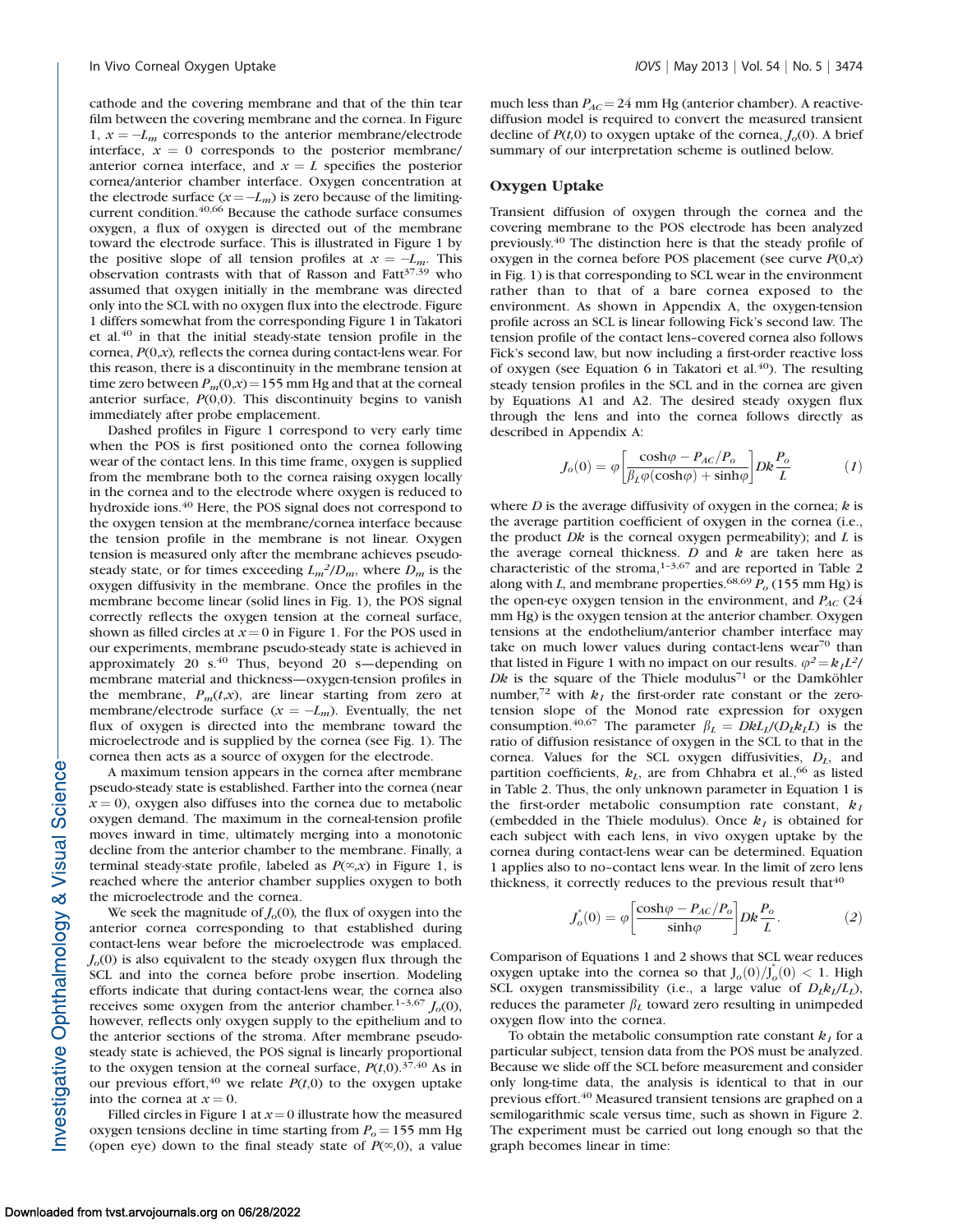| TABLE 2. |  |  | <b>Physical Parameters</b> |
|----------|--|--|----------------------------|
|----------|--|--|----------------------------|

| Parameter (Units)                       | Value                 | <b>Source</b>                                                   |  |  |
|-----------------------------------------|-----------------------|-----------------------------------------------------------------|--|--|
| $D_m$ (cm <sup>2</sup> /s) <sup>*</sup> | $2.44 \times 10^{-7}$ | Kroschwitz & Seidel <sup>68</sup> ; Jensen et al. <sup>69</sup> |  |  |
| $D \text{ (cm}^2\text{/s)}$             | $1.28 \times 10^{-5}$ | Chhabra et al. <sup>2</sup>                                     |  |  |
| $k_m$ (mL[STP]/[mL mm Hg])              | $6.97 \times 10^{-5}$ | Jauregui & Fatt <sup>38</sup>                                   |  |  |
| $k$ (mL[STP]/[mL mm Hg])                | $2.30 \times 10^{-5}$ | Chhabra <sup>66</sup>                                           |  |  |
| $L_m$ (µm)                              | 18                    | Radiometer                                                      |  |  |
| $L \text{ (µm)}$                        | 480                   | Chhabra et al. <sup>2</sup>                                     |  |  |

\* Determined from measured oxygen permeability in the polymer membrane ( $D_m k_m = 1.7$  Barrer<sup>68,69</sup>) after division by the partition coefficient  $k_m = 6.97 \times 10^{-5}$  mL (STP)/(mL mm Hg).<sup>38</sup>

† Determined from oxygen permeability in the stroma (*Dk* = 29.5 Barrer<sup>2</sup>) after division by the partition coefficient k = 2.3  $\times$  10<sup>-5</sup> mL (STP)/(mL mm  $He$ ).  $66$ 



FIGURE 2. Measured open-eye POS tensions (open circles) reported as a semilogarithmic graph of  $ln[P(t,0)]$  and  $P(t,0)$  versus time immediately after removal of a –3.00 D Acuvue 2 lens. Least squares fit straight lines through the long-time linear regions of the data give the negative slope  $\alpha_I$ . (A) Subject 1. (B) Subject 2. Oxygen tension is reported in mm Hg.

$$
\ln P(t,0) = \ln A_1 - \alpha_1 t \tag{3}
$$

with negative slope  $\alpha_I$ , as illustrated by the solid line in Figure 2. With  $\alpha_1$  experimentally determined, the first-order metabolic rate constant follows as

$$
k_1 k^{-1} = \alpha_1 - b_1^2 D / L^2 \tag{4}
$$

where  $b_1$  is established by trial and error from

$$
tan b_1 + \beta b_1 = 0 \tag{5}
$$

and  $\beta = DkL_m/(D_m k_m L)$  is the ratio of diffusion resistance in the membrane to that in the cornea. The specific POS used in this study is identical to that used previously so that the values of  $\beta$  (0.649) and  $b_1$  (2.18) are available.<sup>40</sup> This exercise determines  $k_1$  for the individual subject under study and, hence, ascertains oxygen uptake from Equation 1 (or Equation 2 in the case of no–contact lens wear). Calculation of corneal oxygen uptake from our experimental-POS tension data and Equation 1 prove insensitive to the exact choice of  $P_{AC}$ . Values of the posterior-endothelium oxygen tension as low as 5 mm Hg alter  $J<sub>o</sub>(0)$  by less than 1%. This result makes physical sense because almost all of the oxygen supply to the cornea originates at the anterior surface, not at the anterior chamber.

It is possible to place the POS directly onto the SCL without removing the lens and to perform the measurement. In this case, however, it takes longer both to reach a pseudo-steady state in the membrane and to obtain the long-time exponential phase of Equation 3 in the cornea. As importantly, a more involved analysis is required. For completeness, we record this analysis online in [Supplementary Appendices B and C.](http://www.iovs.org/content/54/5/3472/suppl/DC1)

#### RESULTS AND DISCUSSION

POS measurements for two human subjects wearing Acuvue 2 lenses are shown in Figure 2 following lens slide-off on semilogarithmic scales. Corresponding best eye-fit straight lines at later time are also shown in Figure 2. As demanded by Equation 3, semilogarithmic linear behavior emerges at later times. Table 3 presents our results during open eye for 12 SCLs averaged over a single measurement for each lens on each of 10 subjects. Average semilogarithmic slopes,  $\alpha_1$ , with error limits at 95% confidence, calculated metabolic rate constants, expressed as  $k_1/k$ , and oxygen uptakes,  $J<sub>o</sub>(0)$  in  $\mu$ L(STP)/ cm<sup>2</sup>/h are summarized. Error limits for  $J<sub>o</sub>(0)$  reflect the 95% Student's *t*-test confidence limits in the measured slopes  $\alpha_1$ .

Comparison of the oxygen-consumption rate constants,  $k_1$ (i.e., reported as  $k_1k^{-1}$ ), in Table 3 and with those in Table 2 of our earlier work $40$  show minor variations among subjects both with and without SCL wear. Further,  $k_1$  values are very close in magnitude independent of whether or not a SCL is worn. Since oxygen-metabolism kinetics is a property of the human cornea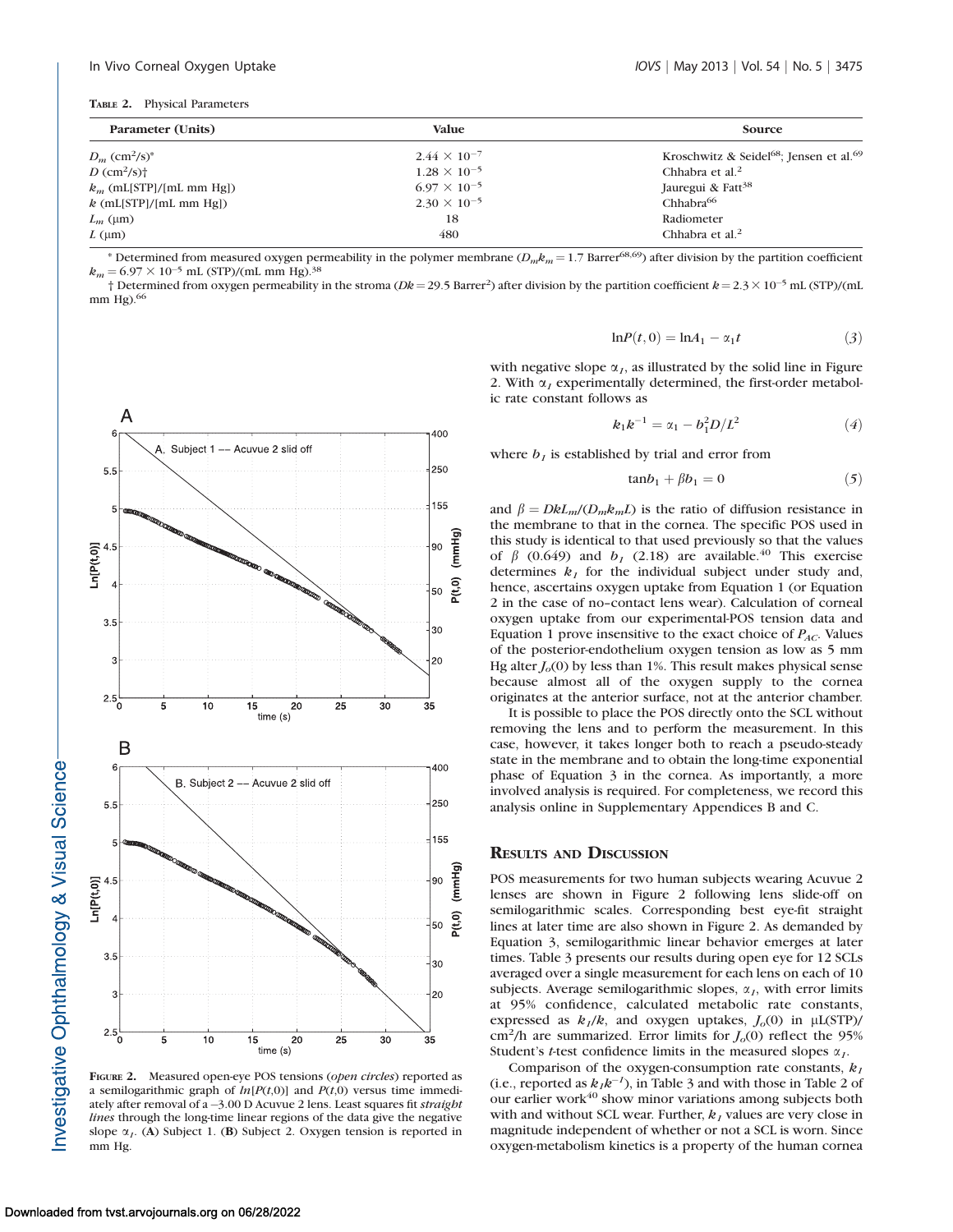|  | TABLE 3. Open-Eye Corneal Oxygen Uptake During SCL Wear* |  |  |  |  |  |  |
|--|----------------------------------------------------------|--|--|--|--|--|--|
|--|----------------------------------------------------------|--|--|--|--|--|--|

|                               |                       |                               | $J_0(0)$ , µL/cm <sup>2</sup> /h |
|-------------------------------|-----------------------|-------------------------------|----------------------------------|
| <b>Contact Lens</b>           | $\alpha_1$ , $s^{-1}$ | $k_1k^{-1}$ , s <sup>-1</sup> | <b>SCL Slide-Off+</b>            |
| Acuvue $2, -3.00$ D           | $0.09 \pm 0.01$       | $0.06 \pm 0.01$               | $7.2 \pm 0.5$                    |
| Focus Night & Day, $-3.00$ DS | $0.09 \pm 0.01$       | $0.06 \pm 0.01$               | $10 \pm 0.8$                     |
| Focus Night & Day, $+6.00$ DS | $0.09 \pm 0.07$       | $0.06 \pm 0.01$               | $9.1 \pm 0.5$                    |
| $O2$ Optix, $-3.00$ DS        | $0.09 \pm 0.01$       | $0.06 \pm 0.01$               | $9.4 \pm 1.0$                    |
| $O2$ Optix, $+6.00$ DS        | $0.09 \pm 0.01$       | $0.06 \pm 0.01$               | $9.2 \pm 0.6$                    |
| PureVision, $-3.00$ DS        | $0.09 \pm 0.02$       | $0.05 \pm 0.02$               | $8.3 \pm 1.5$                    |
| PureVision, $+6.00$ DS        | $0.08 \pm 0.02$       | $0.05 \pm 0.02$               | $7.8 \pm 2$                      |
| Acuvue Oasys, $-3.00$ DS      | $0.09 \pm 0.01$       | $0.06 \pm 0.01$               | $9.7 \pm 0.5$                    |
| Acuvue Advance, $-3.00$ DS    | $0.09 \pm 0.01$       | $0.06 \pm 0.01$               | $8.6 \pm 0.4$                    |
| Acuvue Advance, $+6.00$ DS    | $0.09 \pm 0.01$       | $0.06 \pm 0.01$               | $7.8 \pm 0.8$                    |
| Acuvue Moist, $-3.00$ D       | $0.09 \pm 0.01$       | $0.06 \pm 0.01$               | $6.9 \pm 0.6$                    |
| CibaSoft, $+6.00$ DS          | $0.12 \pm 0.01$       | $0.09 \pm 0.01$               | $2.8 \pm 0.04$                   |

\* All error estimates are based on 95% confidence in a Student's t-test.

† Calculated from Equation 1 using  $P_0 = 155$  mm Hg.

and not of the lens, this result strengthens the validity of our analysis.

Table 3 further reveals that thicker lenses of the same material result in lower uptake, as expected from the relative magnitudes of the driving force for oxygen diffusion and the resistance embodied in lens transmissibility. For identical lens materials, an increased thickness leads to an increased transport resistance and, accordingly, to lower oxygen uptake into the cornea. In Table 3, all thicker  $+6.00$  DS lenses exhibit lower average oxygen flux than those for the corresponding thinner -3.00 DS lenses.

Anterior oxygen uptake rates in Table 3 vary from 2 to 10 lL(STP)/cm2/h at open eye. No-lens uptake rates are around 9 to 13  $\mu$ L(STP)/cm<sup>2</sup>/h at open eye.<sup>40</sup> High oxygen permeability lenses in Table 3 evidence uptake rates of almost  $10 \mu$ L(STP)/ cm2/h, approaching those of the no-lens situation. The traditional analysis of Fatt and coworkers<sup>37-39</sup> applied to our POS data in Table 3 results in corneal-oxygen uptake values



FIGURE 3. Fraction of oxygen uptake into the human cornea by SCL wear at open eye,  $J_o(0)/J_o^{*}(0)$ , as a function of lens transmissibility. Filled circles with maximum error bars represent measured values from the lens slide-off experiment. Each datum is an average value over 10 subjects. The no-lens wear (*baseline*) uptake was  $J_0^*(0) = 11.3 \mu L$ / cm<sup>2</sup>/h, the average no-lens flux over the same 10 subjects.<sup>40</sup> The solid line corresponds to an available theoretical model<sup>1</sup> that asymptotes to unity at higher  $D_l k_l / L_l$  (not shown in figure).

that are 3 to 5 times smaller. Variability among the limited number of subjects and SCLs is not large for both interpretation schemes.

Although corneal oxygen uptake with SCL wear in Table 3 is lower than that without contact-lens wear reported in Table 2 of our earlier work,<sup>40</sup> the difference diminishes as lens transmissibility,  $D_l k_l / L_l$ , increases. This point is emphasized in Figure 3 that graphs oxygen uptake into the cornea with lens wear,  $J<sub>o</sub>(0)$ , relative to that without lens wear,  $J<sub>o</sub><sup>*</sup>(0)$ , as a function of SCL transmissibility,  $D_L k_L/L_L$ . Oxygen-uptake fraction is shown as filled circles with error bars. Each datum is an average of  $J<sub>o</sub>(0)$  over 10 subjects while the no-lens wear (baseline) oxygen flux was set at  $J_0^*(0) = 11.3 \mu L/cm^2/h$ , the average no-lens uptake over the same 10 subjects.<sup>40</sup> The solid line corresponds to an available model.<sup>1</sup> The two subjectspecific parameters in the model, $1$  the maximum Monod oxygen consumption rate and the oxygen permeability of the cornea, were established to yield  $J_0^*(0) = 11.3 \mu L/cm^2/h$  during no-lens wear. Lens permeability in the model calculations<sup>1</sup> was then varied from 0 to 200 Barrer to produce the solid curve. Agreement between measured oxygen-uptake reduction due to SCL wear and that predicted is good showing the validity of the theoretical model and the validity of the POS measurement/ interpretation procedure. Both theory and POS experiment reveal that full oxygenation of the human eye,  $11.3 \mu L/cm^2/h$ for the 10 subjects studied, is reached only asymptotically. That is, very high lens transmissibility is required before the lens no longer impedes oxygen transport. Conversely, 90% anterior corneal oxygenation is achieved with a lens transmissibility of 150 hBarrer/cm.

In vivo no-lens uptake rates using a POS with our proposed interpretation scheme are around 9 to 13  $\mu$ L(STP)/cm<sup>2</sup>/h at open eye.<sup>40</sup> With SCL wear, corneal-oxygen flux falls to 2 to 10  $\mu$ L(STP)/cm<sup>2</sup>/h depending on lens transmissibility. Thus, although our subject size is small, we experimentally verify that an SCL impedes oxygen diffusion into the cornea and by how much. Previous corneal oxygen uptakes based on the interpretation scheme of Fatt and coworkers<sup>37-39</sup> are inaccurate because the POS-covering membrane is assumed to be well mixed with no supply of oxygen to the Clark electrode.<sup>73</sup> Also, Figure 2 reveals that POS tensions do not initially decay linearly in time on a semilogarithmic graph, as assumed in the Fatt analysis.

Our new POS data for the effect of SCLs on human-corneal oxygenation confirms quantitatively the role of lens transmissibility in controlling the amount of oxygen the cornea receives. Agreement between theory and experiment is good.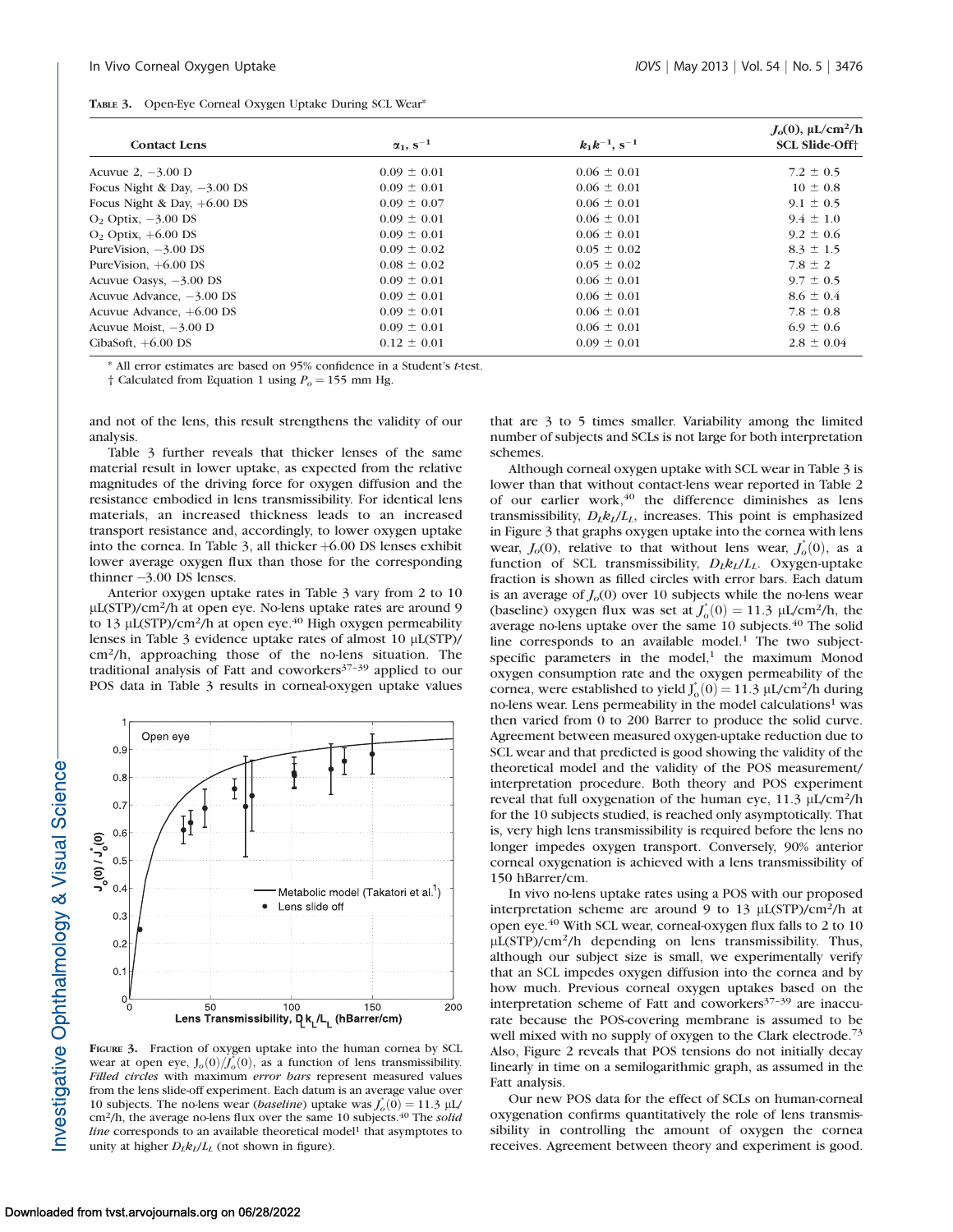This finding confirms the validity of the POS experimental data and protocol. Although POS measurements can be taken directly on the SCL during wear, we recommend lens removal because the analysis is straightforward and because pseudosteady state is achieved quickly allowing subject comfort. We also recommend that the POS membrane not be saturated at environmental oxygen tension (i.e., 155 mm Hg) but closer to that of the steady value at the anterior cornea surface during SCL wear (i.e., at  $P(0,0)$  in Fig. 1) since the time to achieve pseudo-steady state is reduced. An estimated value for  $P(0,0)$  is available from Equation A2 in Appendix A.

We recommend adoption of our lens-slide-off POS experiment and analysis in future measurements of the effects of contact-lens wear on corneal oxygenation.

#### Acknowledgments

Disclosure: S.C. Takatori, None; P. Lazon de la Jara, Australian Government Cooperative Research Centre Program (F), Brien Holden Vision Institute (F, E); B. Holden, Australian Government Cooperative Research Centre Program (F), Brien Holden Vision Institute (F, E); K. Ehrmann, Australian Government Cooperative Research Centre Program (F), Brien Holden Vision Institute (F, E); A. Ho, Australian Government Cooperative Research Centre Program (F), Brien Holden Vision Institute (F, E); C.J. Radke, None

#### References

- 1. Takatori SC, Radke CJ. A quasi-2-dimensional model for respiration of the cornea with soft contact lens wear. Cornea. 2012;31:405–417.
- 2. Chhabra M, Prausnitz JM, Radke CJ. Modeling corneal metabolism and oxygen transport during contact lens wear. Optom Vis Sci. 2009;86:454–466.
- 3. Leung BK, Bonanno JA, Radke CJ. Oxygen-deficient metabolism and corneal edema. Prog Retin Eye Res. 2011;30:471-492.
- 4. Bruce AS, Brennan NA. Corneal pathophysiology with contact lens wear. Surv Ophthalmol. 1990;35:25–58.
- 5. Smelser GK, Chen DK. Physiological changes in cornea induced by contact lenses. AMA Arch Ophthalmol. 1955;53: 676–679.
- 6. Sweeney DF. Clinical signs of hypoxia with high-Dk soft lens extended wear: is the cornea convinced? Eye Contact Lens. 2003;29:S22–S25. discussion (suppl 26)-29, S192–S194.
- 7. Brennan NA. Beyond flux: total corneal oxygen consumption as an index of corneal oxygenation during contact lens wear. Optom Vis Sci. 2005;82:467–472.
- 8. Brennan NA, Efron N, Weissman BA, Harris MG. Clinical application of the oxygen transmissibility of powered contact lenses. CLAO J. 1991;17:169–172.
- 9. Efron N, Brennan NA. In search of the critical oxygen requirement of the cornea. Contax. 1987;2:5–11.
- 10. Efron N, Fitzgerald JP. Distribution of oxygen across the surface of the human cornea during soft contact lens wear. Optom Vis Sci. 1996;73:659–665.
- 11. Fatt I, Neumann S. The average oxygen transmissibility of contact lenses: application of the concept to laboratory measurements, clinical performance and marketing. Contact Lens J. 1990;18:80–85.
- 12. Fatt I, Ruben CM. A new oxygen transmissibility concept for hydrogel contact lenses. J Br Contact Lens Assoc. 1993;16: 141–149.
- 13. Fatt I, Ruben CM. The point-to-point variation of oxygen delivery to a cornea covered by a hydrogel contact lens in the open eye. Int Contact Lens Clin. 1994;21:50–56.
- 14. Hill RM, Fatt I. Oxygen deprivation of the cornea by contact lenses and lid closure. Am J Optom Arch Am Acad Optom. 1964;41:678–687.
- 15. Hill RM, Fatt I. Oxygen measurements under a contact lens. Am J Optom Arch Am Acad Optom. 1964;41:382–387.
- 16. Holden BA, Mertz GW. Critical oxygen levels to avoid corneal edema for daily and extended wear contact lenses. Invest Ophthalmol Vis Sci. 1984;25:1161–1167.
- 17. Huang P, Zwang-Weissman J, Weissman BA. Is contact lens ''T'' still important? Cont Lens Anterior Eye. 2004;27:9–14.
- 18. Morgan PB, Efron N. The oxygen performance of contemporary hydrogel contact lenses. Cont Lens Anterior Eye. 1998;21:3–6.
- 19. O'Neal MR, Polse KA, Fatt I. Oxygen permeability of selected GPH polymers and predictions of tear layer oxygen tension. Int Contact Lens Clin. 1983;10:256–266.
- 20. Compan V, Lopez-Alemany A, Riande E, Refojo MF. Biological oxygen apparent transmissibility of hydrogel contact lenses with and without organosilicon moieties. Biomaterials. 2004; 25:359–365.
- 21. Fatt I. Have we found the cornea's 'critical oxygen requirement'? Optician. 1987;194:17–21.
- 22. Fatt I. Is there a problem in EOP land? Int Contact Lens Clin. 1993;20:150–152.
- 23. Fatt I. New physiological paradigms to assess the effect of lens oxygen transmissibility on corneal health. CLAO J. 1996;22: 25–29.
- 24. Harvitt DM, Bonanno JA. Re-evaluation of the oxygen diffusion model for predicting minimum contact lens Dk/t values needed to avoid corneal anoxia. Optom Vis Sci. 1999;76: 712–719.
- 25. Mandell RB, Polse KA, Fatt I. Corneal swelling caused by contact lens wear. Arch Ophthalmol. 1970;83:3–9.
- 26. Polse KA, Mandell RB. Critical oxygen tension at the corneal surface. Arch Ophthalmol. 1970;84:505–508.
- 27. Weissman BA, Fazio DT. Human corneal oxygen flux under soft contact lenses. Am J Optom Physiol Opt. 1982;59:635–638.
- 28. Brennan NA. Corneal oxygenation during contact lens wear: comparison of diffusion and EOP-based flux models. Clin Exp Optom. 2005;88:103–108.
- 29. Fatt I. Steady-state distribution of oxygen and carbon dioxide in the in vivo cornea. II. The open eye in nitrogen and the covered eye. Exp Eye Res. 1968;7:413–430.
- 30. Fatt I, Bieber MT. The steady-state distribution of oxygen and carbon dioxide in the in vivo cornea. I. The open eye in air and the closed eye. Exp Eye Res.  $1968;7:103-112$ .
- 31. Fatt I, Bieber MT, Pye SD. Steady state distribution of oxygen and carbon dioxide in the in vivo cornea of an eye covered by a gas-permeable contact lens. Am J Optom Arch Am Acad Optom. 1969;46:3–14.
- 32. Fatt I, Freeman RD, Lin D. Oxygen tension distributions in the cornea: a re-examination. Exp Eye Res. 1974;18:357–365.
- 33. Bonanno JA, Stickel T, Nguyen T, et al. Estimation of human corneal oxygen consumption by noninvasive measurement of tear oxygen tension while wearing hydrogel lenses. Invest Ophthalmol Vis Sci. 2002;43:371–376.
- 34. Harvitt DM, Bonanno JA. Direct noninvasive measurement of tear oxygen tension beneath gas-permeable contact lenses in rabbits. Invest Ophthalmol Vis Sci. 1996;37:1026–1036.
- 35. Hill RM, Fatt I. Oxygen uptake from a reservoir of limited volume by the human cornea in vivo. Science. 1963;142:1295– 1297.
- 36. Hill RM, Fatt I. Oxygen depletion of a limited reservoir by human conjunctiva. Nature. 1963;200:1011–1012.
- 37. Fatt I. Measurement of oxygen flux into the cornea by pressing a sensor onto a soft contact lens on the eye. Am J Optom Physiol Opt. 1978;55:294–301.
- 38. Jauregui MJ, Fatt I. Estimation of oxygen tension under a contact lens. Am J Optom Arch Am Acad Optom. 1971;48: 210–218.